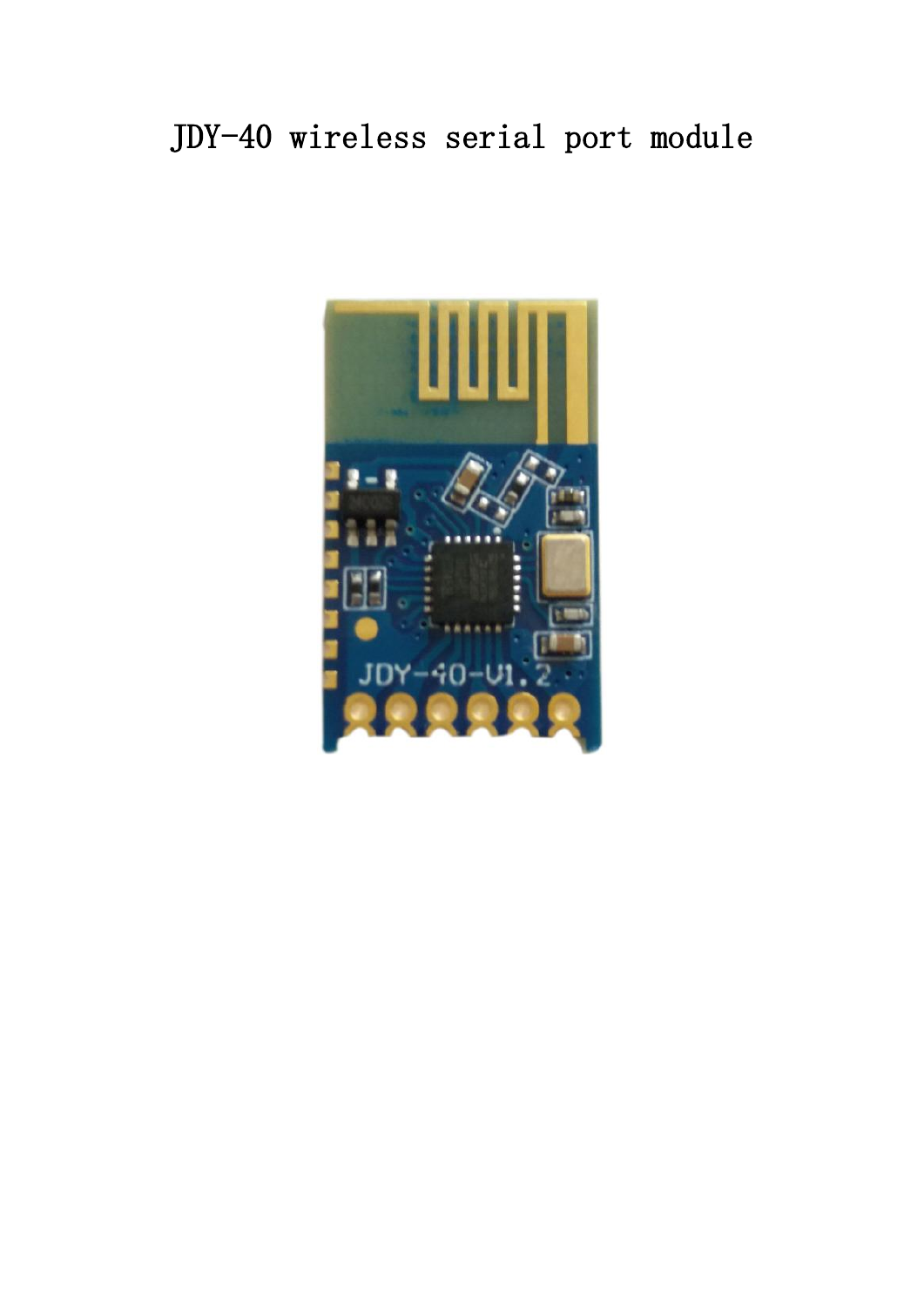## Brief function introduction

JDY-40 is developed by 2.4G technology, with a distance of 120 meters. It uses serial communication interface, which is simple and quick to use. You can apply JDY-40 to products only needs to know the knowledge of serial port.

## JDY-40 pin definition



## Pin function description

| Pin            | Pin Names  | Function                                                       |
|----------------|------------|----------------------------------------------------------------|
|                | GPI01      | Input/output IO, which can be configured by AT+CLSS            |
| $\overline{2}$ | GPI02      | Input/output IO, which can be configured by AT+CLSS            |
| 3              | GPI03      | Input/output IO, which can be configured by AT+CLSS            |
| 4              | GPI04      | Input/output IO, which can be configured by AT+CLSS            |
| 5              | GPI05      | Input/output IO, which can be configured by AT+CLSS            |
| 6              | GPI06      | Input/output IO, which can be configured by AT+CLSS            |
| 7              | GPI07      | Input/output IO, which can be configured by AT+CLSS            |
| 8              | GPI08      | Input/output IO, which can be configured by AT+CLSS            |
| 9              | <b>VCC</b> | Power Supply $(2.2V - 3.6V)$                                   |
| 10             | RXD        | Serial port input pin                                          |
| 11             | TXD        | Serial port output pin                                         |
| 12             | <b>SET</b> | AT command switching pin (low level AT instruction, high level |
|                |            | transparent transmission)                                      |
| 13             | <b>CS</b>  | CS chip select pin (low level of awaken, high level of sleep)  |
| 14             | GND        | Power Ground                                                   |

## Application scene

- 1:2.4G panel switch
- 2: 2.4G remote controller
- 3:2.4G transparent transmission
- 4: Mobile phone one-to-many control
- 5: IO switching control
- 6:2.4Gtoys
- 7: Application of intelligent home control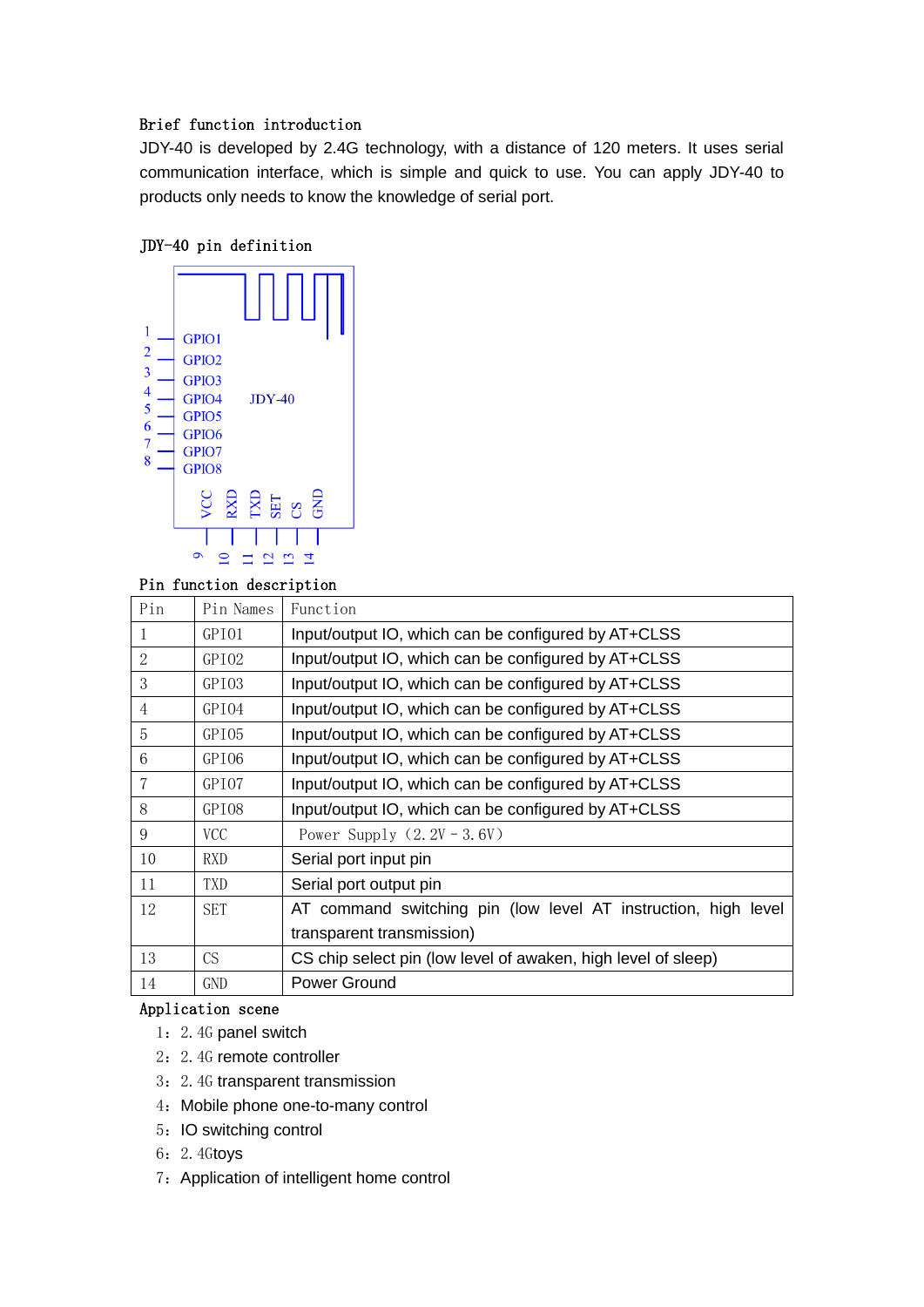## **Technical parameter**

| Mode1                        | $JDY-40$                                   |
|------------------------------|--------------------------------------------|
| Operating frequency range    | 2.4G                                       |
| Transmit power               | MAX 12db                                   |
| Working temperature          | $-40^{\circ}\text{C} - 80^{\circ}\text{C}$ |
| Reception sensitivity        | $-97db$                                    |
| <b>Transmission distance</b> | 120meters                                  |
| <b>TX</b> current            | 40mA                                       |
| <b>RX</b> current            | 24mA                                       |
| Sleep current                | 5 <sub>uA</sub>                            |
| Communication interface      | Standard TTL serial port                   |

# Dimensional drawing



# **Default configuration**

| Sequence | Function       | Parameter | instructions |
|----------|----------------|-----------|--------------|
|          | Baud rate      | 9600      | $AT+BAUD$    |
| 2        | Wireless ID    | 8899      | AT+RFID8899  |
| 3        | Device ID      | 1122      | AT+DVID1122  |
|          | Channel        | 001       | AT+RFC001    |
| 5        | Transmit power | 12db      | AT+POWE9     |
| 6        | Device type    | A0        | AT+CLSSA0    |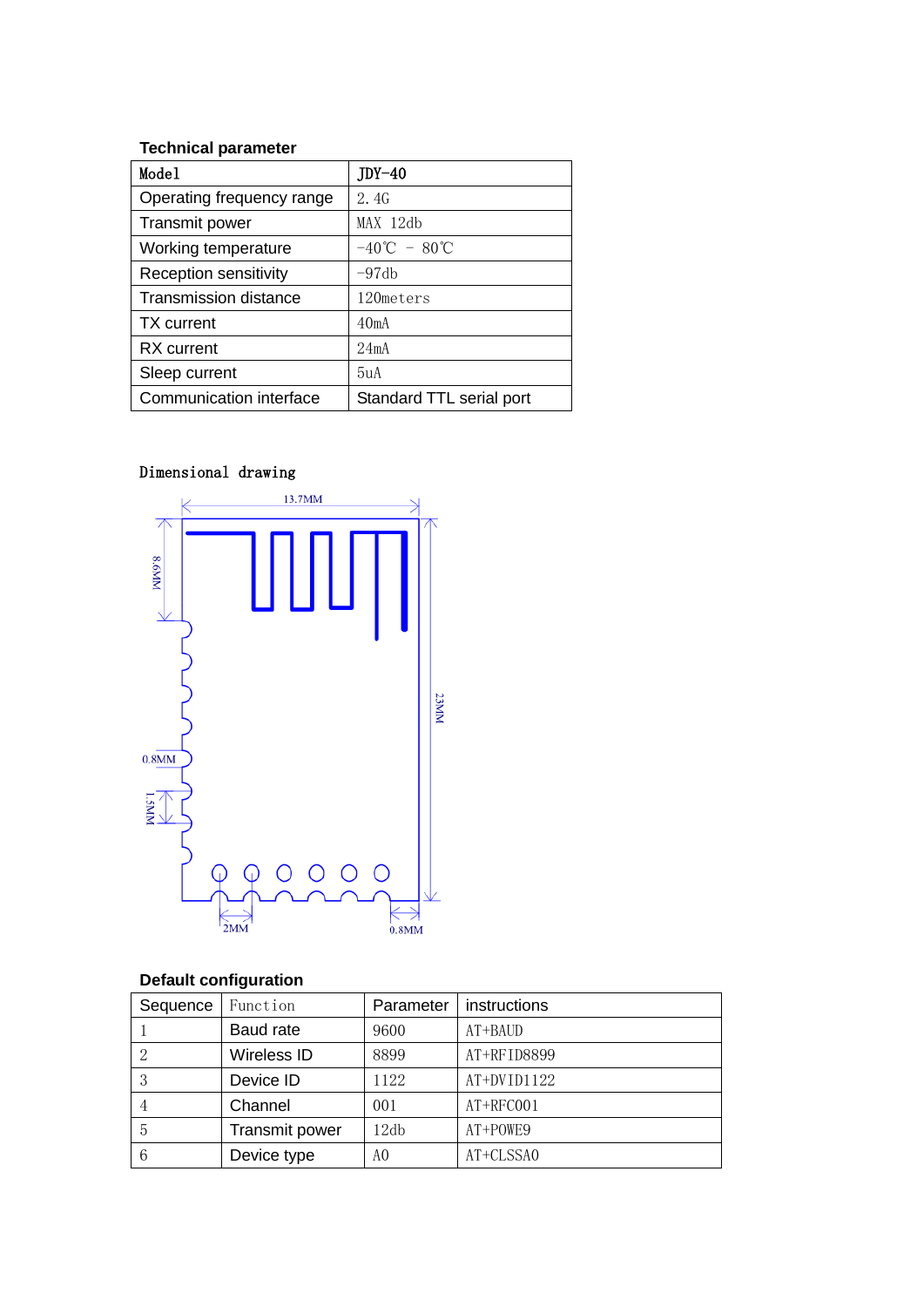## **AT instruction set**

| Sequence | instructions | Effect                 | Default |
|----------|--------------|------------------------|---------|
|          | $AT+BAUD$    | Baud rate              | 9600    |
|          | $AT+RFID$    | Wireless ID            | 8899    |
|          | $AT+DVID$    | Device ID              | 1122    |
|          | $AT+RFC$     | Channel (128 Channels) | 001     |
| 5        | AT+POWE      | Transmit power         | $+10db$ |
| 6        | AT+CLSS      | Type                   | A0      |

## **AT instruction instructions**

In particular, the JDY-40 module sends the AT instruction need to end the symbol \r\n **Setting / query - baud rate**

| Instruction       | Response                      | Parameter        |
|-------------------|-------------------------------|------------------|
|                   |                               | $Param(1-7)$     |
|                   |                               | 1:1200           |
| $AT+BAUD < Param$ | 0K                            | 2:2400           |
|                   |                               | 3:4800           |
|                   |                               | 4:9600           |
| $AT+BAUD$         | $+BAUD=\langle Param \rangle$ | 5:14400          |
|                   |                               | 6:19200          |
|                   |                               | Default Value: 4 |

## RFID **Setting / query -** RFID

| Instruction           | Response        | Parameter          |
|-----------------------|-----------------|--------------------|
| $AT+RFID <$ Param $>$ | OК              | Param(0000–FFFF)   |
| $AT+RFID$             | +BAUD= <param/> | Default Value:8899 |

## **Setting / query -** DVID

| Instruction                   | Response        | Parameter          |
|-------------------------------|-----------------|--------------------|
| $AT+DVID\langle Param\rangle$ | ЭK              | Param(0000–FFFF)   |
| $AT+DVID$                     | +BAUD= <param/> | Default Value:8899 |

## RFC **Setting / query - RFC**

| Instruction      | Response                           | Parameter         |
|------------------|------------------------------------|-------------------|
| $AT+RFC<$ Param> | OК                                 | $Param(001-128)$  |
| AT+RFC           | $+$ RFC= $\langle$ Param $\rangle$ | Default Value:001 |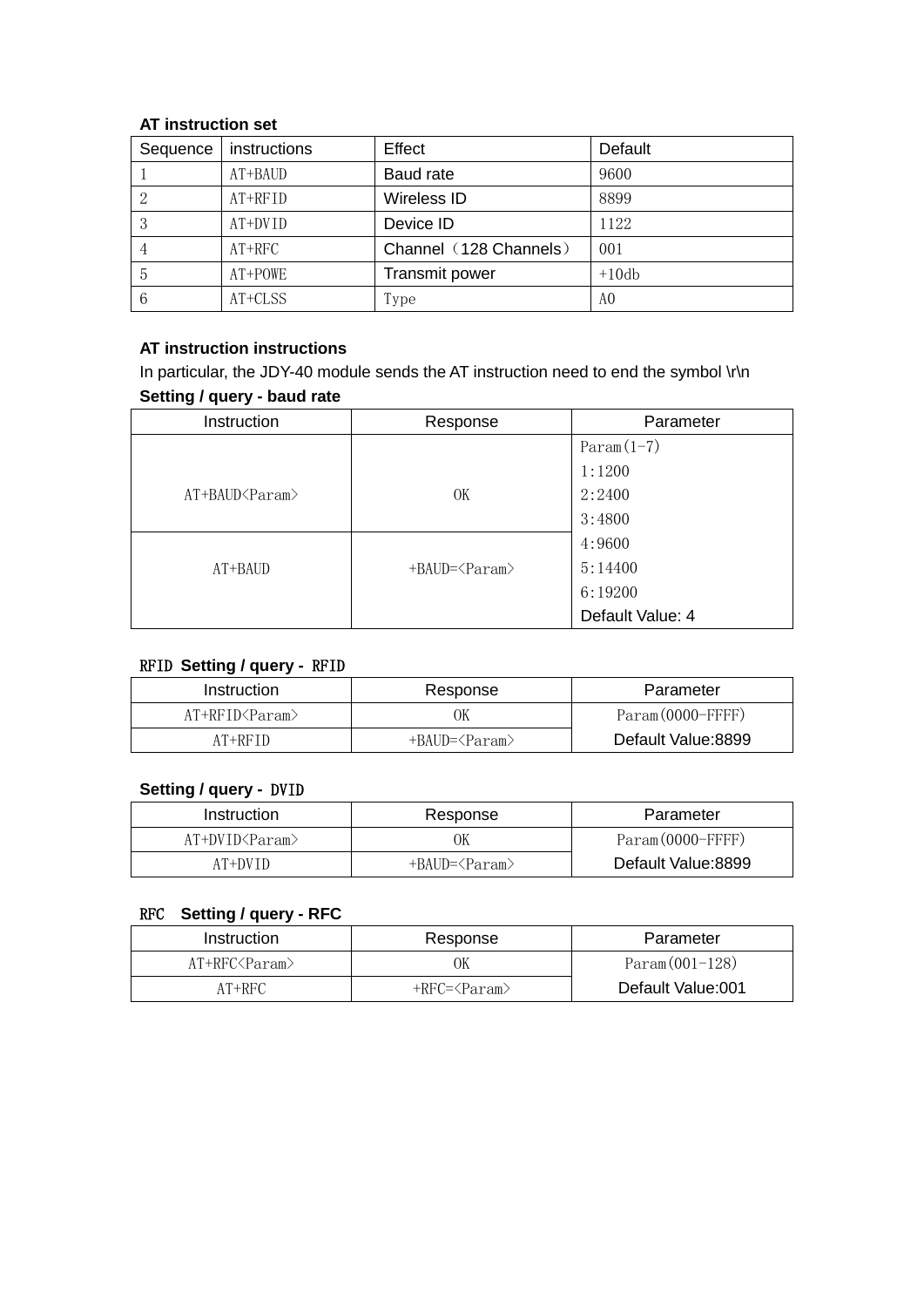# POWE **Setting / query - POWE**

| Instruction      | Response                            | Parameter    |
|------------------|-------------------------------------|--------------|
|                  |                                     | $Param(0-9)$ |
| AT+POWE <param/> | OK                                  | $0: -25db$   |
|                  |                                     | $1: -15db$   |
|                  |                                     | $2: -5db$    |
|                  |                                     | 3:0db        |
|                  |                                     | $4: +3db$    |
| AT+POWE          | $+$ POWE= $\langle$ Param $\rangle$ | $5: +6db$    |
|                  |                                     | $6: +9db$    |
|                  |                                     | $7: +10db$   |
|                  |                                     | $8: +10db$   |
|                  |                                     | $9: +12db$   |
|                  |                                     |              |

# **Setting / query – CLSS type**

| Instruction      | Response                      | Parameter                              |
|------------------|-------------------------------|----------------------------------------|
|                  |                               | Param                                  |
| AT+CLSS <param/> | OK                            | A0: Serial port transparent            |
|                  |                               | transmission(Transceiver)              |
|                  |                               | C0: Remote controller or IO key        |
|                  |                               | indicator light(Transmitting terminal) |
|                  |                               | C1: remote controller or IO key        |
| $AT+CLSS$        | $+CLSS=\langle Param \rangle$ | without indicator light (Transmitting  |
|                  |                               | terminal)                              |
|                  |                               | C2:IO is low level at normal level,    |
|                  |                               | high level after receiving signal and  |
|                  |                               | low level after delay 30mS             |
|                  |                               | C3:IO is high level at normal level,   |
|                  |                               | low level after receiving signal and   |
|                  |                               | high level after delay 30mS            |
|                  |                               | C4: IO is low level at normal level,   |
|                  |                               | receives pressed signal of high level  |
|                  |                               | and receives lift signal low level     |
|                  |                               | C5: The IO level is reversed when      |
|                  |                               | IO receives the pressed signal.        |
|                  |                               | Default Value: A0                      |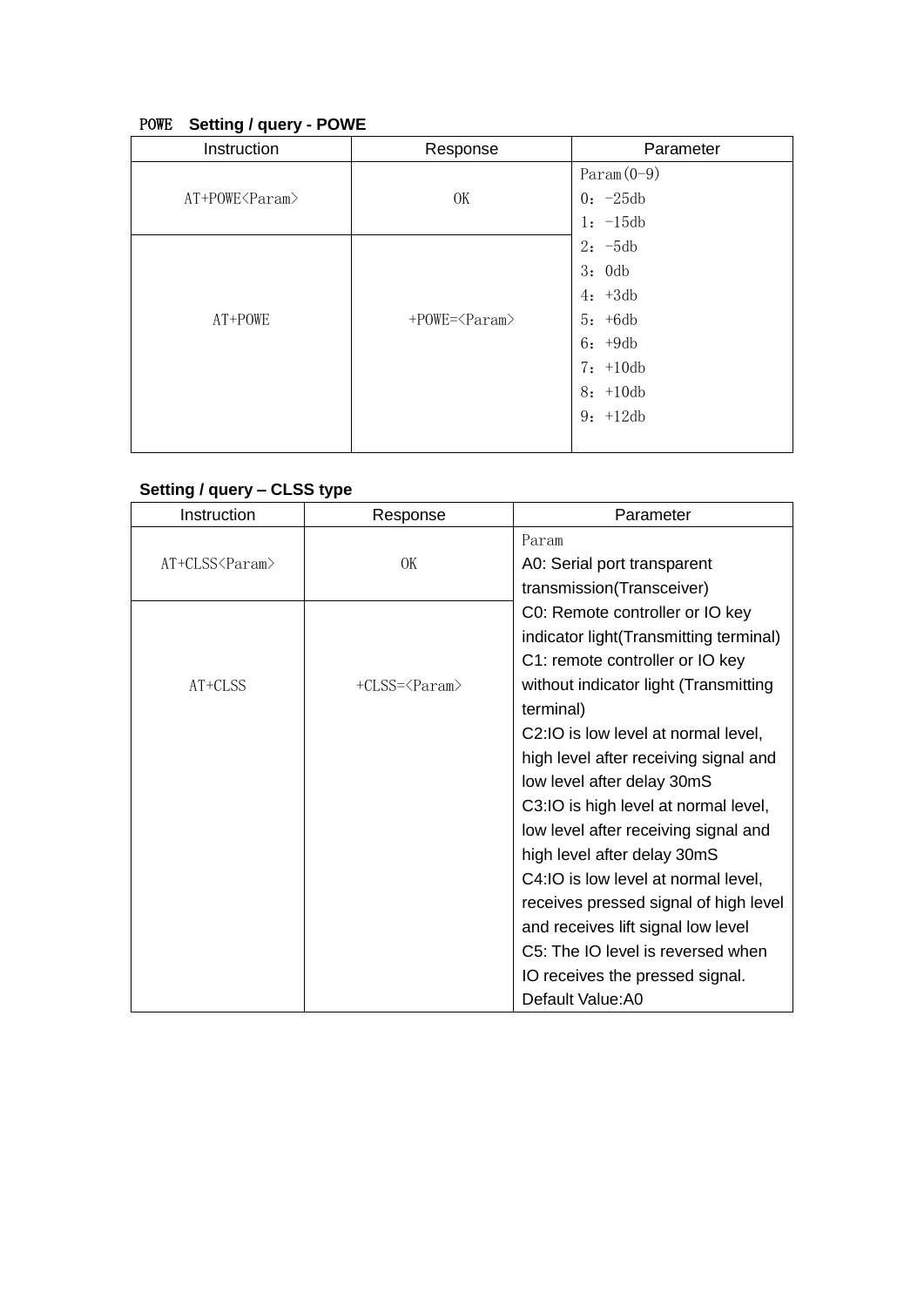#### **JDY-40 application wiring diagram**

#### **Serial port transparent transmission application circuit diagram**

It can be applied to MCU and MCU wireless serial port transparent transmission, instrument and electronic toys.



#### **Mobile phone one-to-many control**

It can be applied to mobile phone one-to-many control, mobile phone one-to-many transparent transmission, mobile phone one-to-many application of intelligent furniture control.



Mobile phone through JDY-16 serial port to JDY-40, and then through wireless transmission to over N JDY-40 modules

**Switching control 1**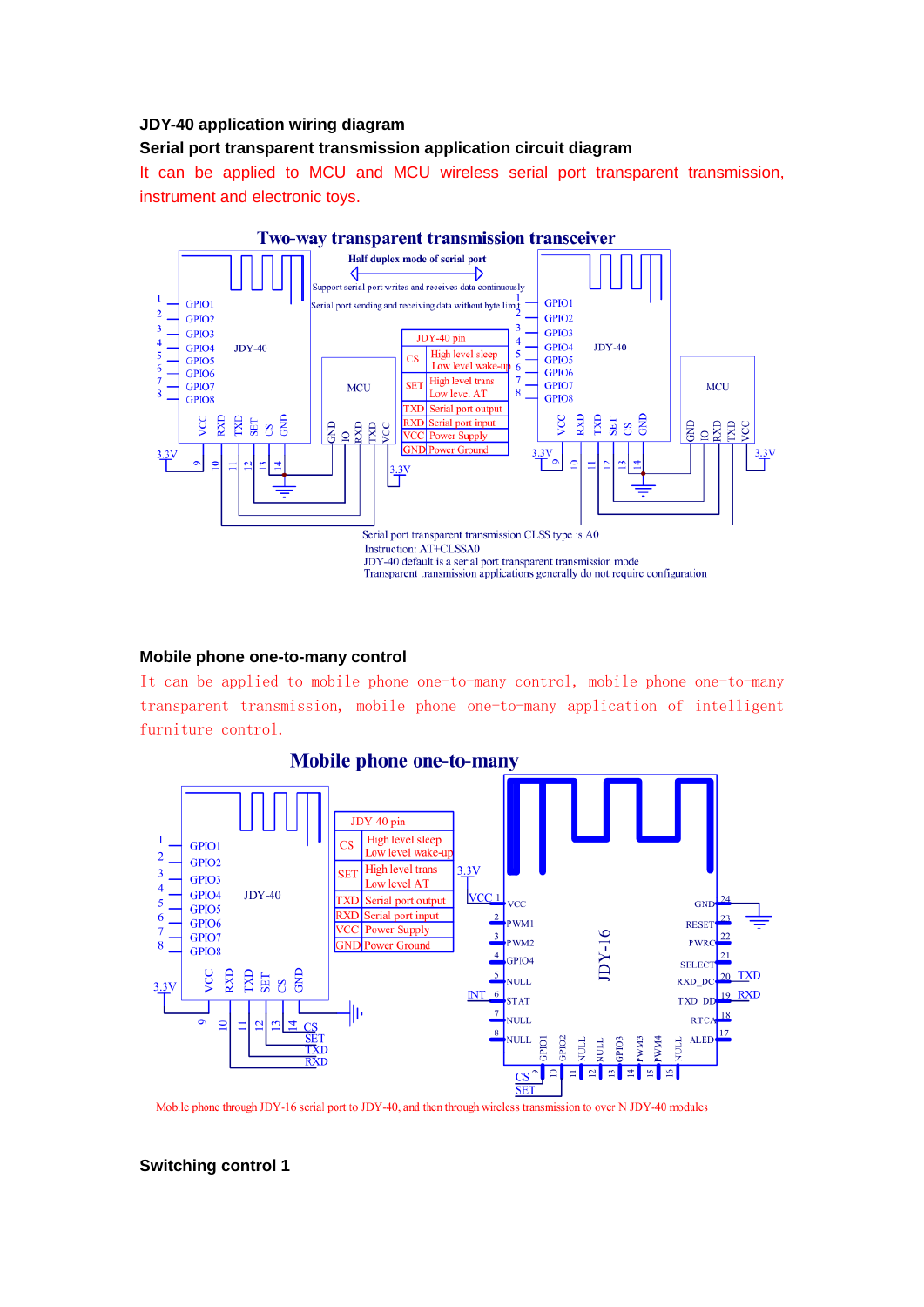It can be applied to: the 2.4G remote controller with 8 IO can be applied to the remote control key and support the low function, two 7th batteries can be used for at least one year, application of low power consumption switch panel in intelligent home, and 2.4G toy application.



#### **Switching control 2**

It can be applied to: the 2.4G remote controller with 7 IO can be applied to the remote control key and support the low function, two 7th batteries can be used for at least one year, application of low power consumption switch panel in intelligent home, and 2.4G toy application.